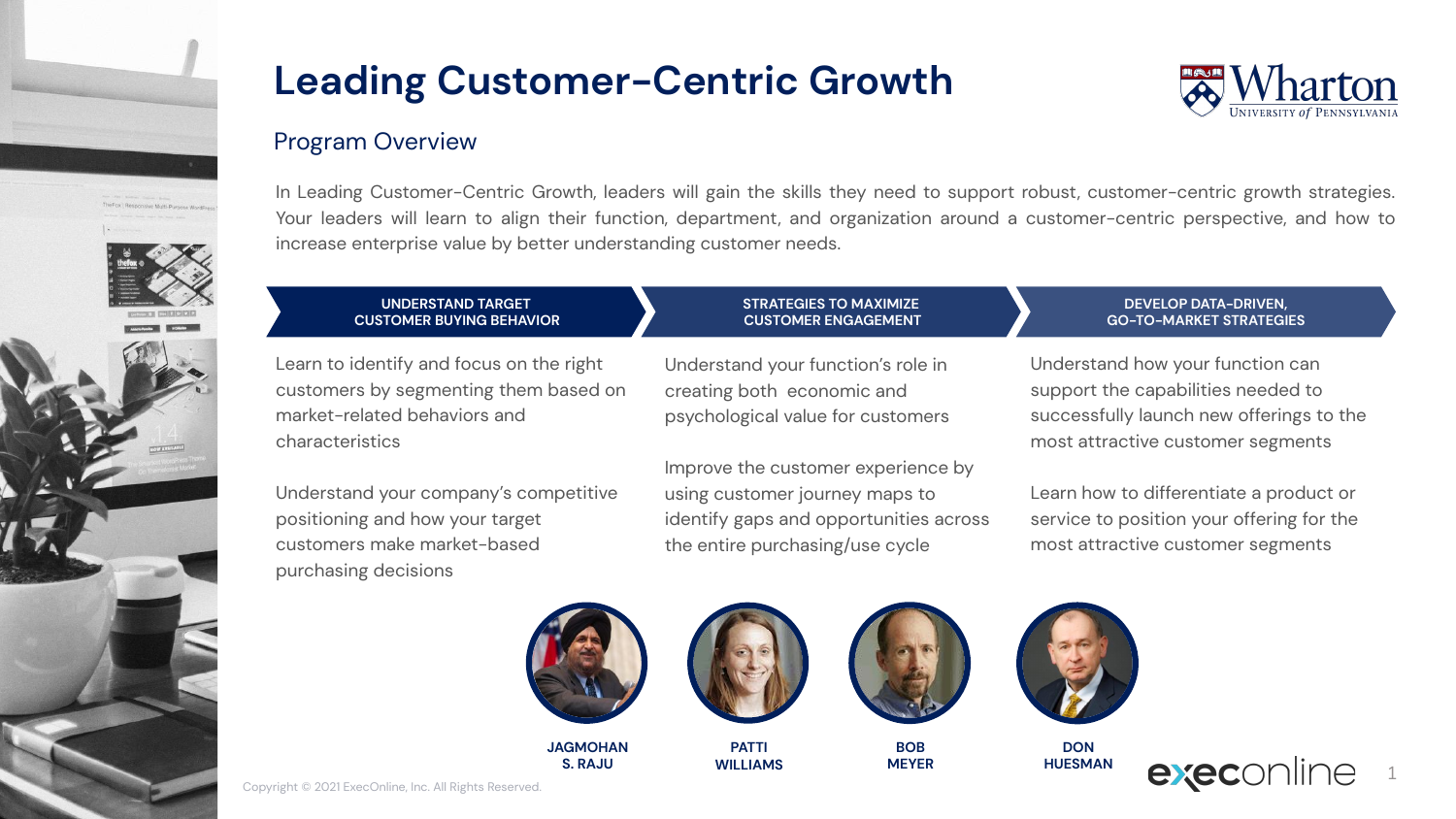

## **Leading Customer-Centric Growth**

### Key Conceptual Models

- **Identify the Right Customers: Discover how to** evaluate the attractiveness of customer segments in terms of size, growth, strength of need, and accessibility. Develop actionable strategies and tactics to reach and engage those segments.
- **Maximize Customer Lifetime Value: Learn** techniques for estimating the economic value of acquiring a new customer in a particular segment, including the impact on revenue streams, retention costs, discounted cash flows, and customer attrition.
- **Optimize the Customer Journey: Understand the** customer's decision-making process–from awareness of need through post-purchase evaluation–to target gaps and leverage points in customer value delivery.



- ✔ **Develop Data-Driven, Go-To-Market Strategies:**  Understand how your function can support the capabilities needed to successfully launch new offerings to the most attractive customer segments.
- **Understand Your Function's Role in Delivering Customer-Centric Value:** Discover how different functions within a customer-centric organization provide support for an overall business strategy.
- **Identify and Leverage Competitive Differentiation:** Learn how to differentiate a product or service to position your offering for the most attractive customer segments.

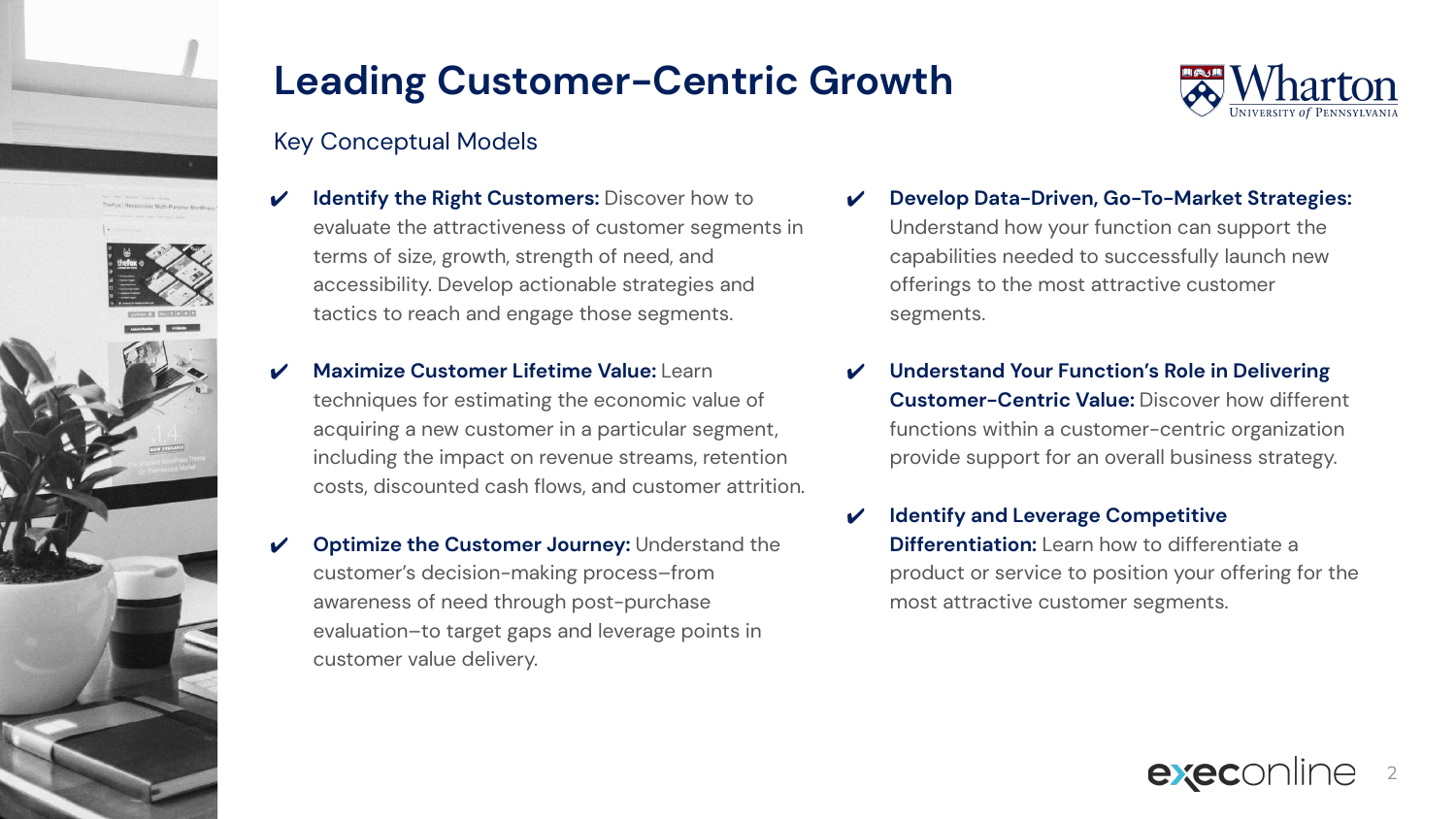



## Curriculum: Week by Week

| <b>MODULE</b>                                                                                | <b>LECTURES [VIDEOS]</b>                                                                                                                                | <b>KEY LEARNING</b>                                                                                                                                                                                                                                                                                                                                                                                                                                                                                                                                               |  |  |
|----------------------------------------------------------------------------------------------|---------------------------------------------------------------------------------------------------------------------------------------------------------|-------------------------------------------------------------------------------------------------------------------------------------------------------------------------------------------------------------------------------------------------------------------------------------------------------------------------------------------------------------------------------------------------------------------------------------------------------------------------------------------------------------------------------------------------------------------|--|--|
| <b>One: Being Customer-Focused</b><br>Module: ~75 Minutes                                    | • Introduction to Positioning<br>• Making a Difference: B2C, B2B, and Internal                                                                          | In Module 1, Wharton's renowned business school professors will introduce you to what it<br>means to be "customer-centric" and explain why this mindset is essential for driving<br>organizational growth. You will learn why "positioning" is crucial to effectively meeting customer<br>needs and examine the three-step positioning process.                                                                                                                                                                                                                   |  |  |
| <b>Two: The Customer Journey</b><br>Module: ~75 Minutes<br>Live Virtual Events: 90 Minutes   | • Projection Bias<br>• The Customer Journey<br>• Journey Graphs, Pain Pointes, and Brand-Based<br>Differences<br>• Using Psychology to Improve Journeys | Now that you're armed with an understanding of what "customer-centricity" means, Professor<br>Patti Williams will discuss a paradigm shift in how marketers view their customers, and examine<br>the importance of the "customer journey." Williams will then introduce tools to help you<br>pinpoint your customers' needs, goals, and pain points. The week concludes with a discussion<br>of ways to use psychology to improve the customer journey.                                                                                                           |  |  |
| <b>Three: Customer Preferences</b><br>Module: ~75 Minutes                                    | • Introduction to Identifying Customer Needs and<br>Preferences<br>• Conjoint Analysis                                                                  | In Module 3, Professor Bob Meyer will examine the types of data marketers use to understand<br>their customer base. He'll then introduce a range of tools and techniques-from data intensive<br>methods to more "back-of-the-napkin" approaches-to help you develop your understanding<br>of your customer base.                                                                                                                                                                                                                                                  |  |  |
| <b>Four: Customer Segmentation</b><br>Module: ~75 Minutes<br>Live Virtual Events: 90 Minutes | • Introduction to Segmentation                                                                                                                          | In this module, you will learn how marketers segment their customers, dividing them into a<br>series of groups with internally consistent needs. Professor Bob Meyer will highlight key criteria<br>used to organize and analyze customer data and show you how to use the data you've<br>collected to generate a segmentation scheme for your own customer base.                                                                                                                                                                                                 |  |  |
| <b>Five: Customer Targeting</b><br>Module: ~75 Minutes                                       | • Introduction to Targeting<br>Customer Lifetime Value<br>• Economic Value to the Customer<br>• Crafting a Positioning Statement                        | In the penultimate module, you will learn how to determine which customer segments are the<br>most attractive to you and your organization. You will examine two key concepts: "Customer<br>Lifetime Value" and "Economic Value to the Customer." Both are powerful methods of<br>prioritizing segments based on their financial potential. You'll then learn how to craft a<br>positioning statement for your target customers, articulating the differentiated value you will<br>provide and forming the basis for concrete product or service recommendations. |  |  |
| <b>Six: Customer Messaging</b><br>Module: ~75 Minutes<br>Live Virtual Events: 90 Minutes     | • The Chain Model<br>• Customer Lifetime Value and the Cottle-Taylor Case<br><b>Communication and Messaging</b>                                         | To conclude your learning journey, you will investigate the three key pathways to growth-<br>expanding the market, increasing market share, and altering your product mix. You'll learn<br>techniques such as the Chain Rule, which will help you identify and evaluate opportunities for<br>growth. Finally, you will discuss the principles of powerful messaging in order to effectively<br>communicate your customer-centric recommendations to your audience.                                                                                                |  |  |